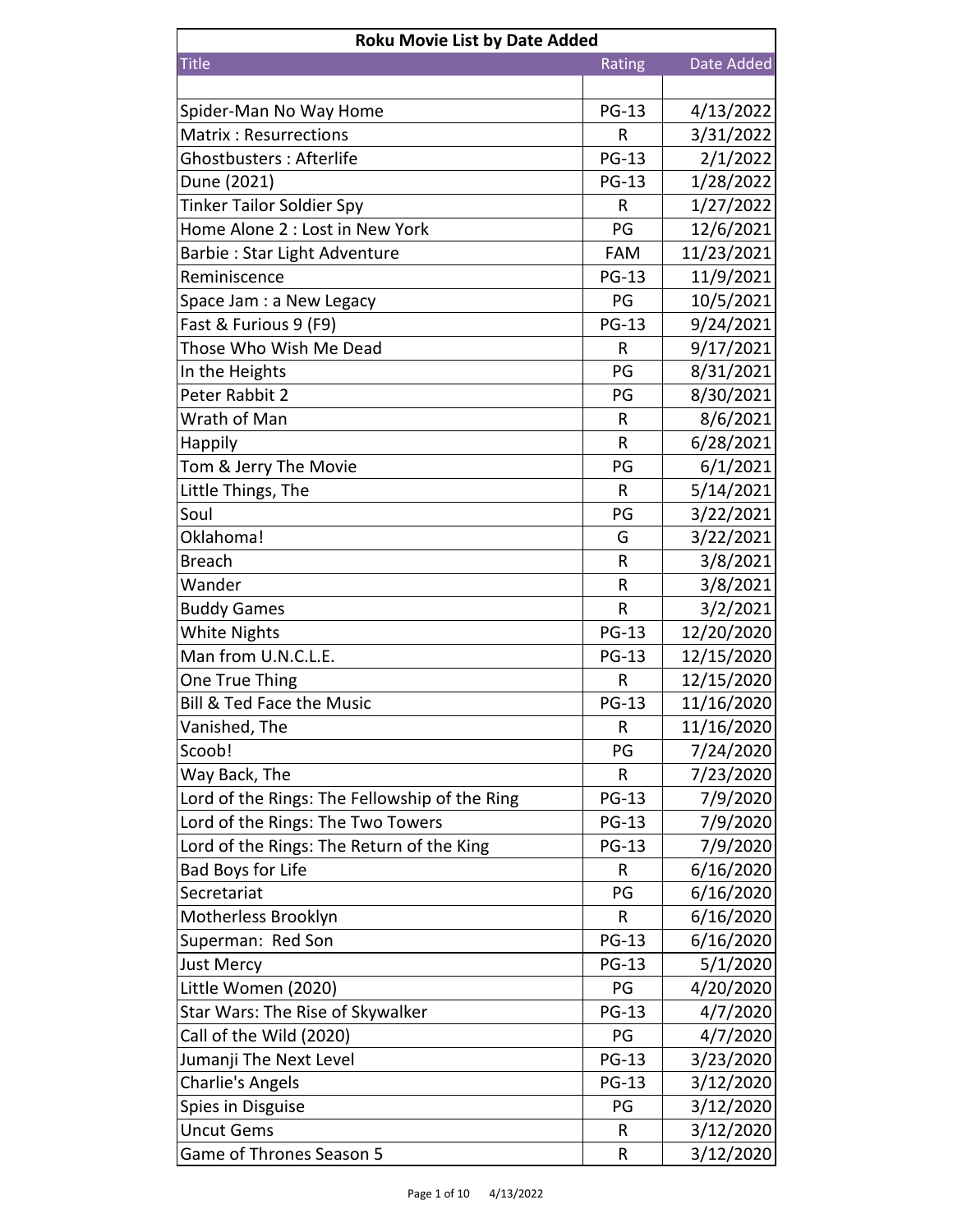| <b>Roku Movie List by Date Added</b>         |              |            |
|----------------------------------------------|--------------|------------|
| <b>Title</b>                                 | Rating       | Date Added |
| Judy                                         | <b>PG-13</b> | 3/5/2020   |
| Dark Waters                                  | <b>PG-13</b> | 3/5/2020   |
| I See You                                    | R            | 3/5/2020   |
| Terminator: Dark Fate                        | R            | 2/28/2020  |
| Frozen II                                    | PG           | 2/27/2020  |
| Harriet                                      | <b>PG-13</b> | 2/27/2020  |
| Beautiful Day in the Neighborhood, A         | PG           | 2/20/2020  |
| Doctor Sleep                                 | $\mathsf{R}$ | 2/20/2020  |
| Jojo Rabbit                                  | <b>PG-13</b> | 2/20/2020  |
| Open Season                                  | PG           | 2/20/2020  |
| <b>Good Liar</b>                             | R            | 2/4/2020   |
| <b>Zombieland Double Tap</b>                 | $\mathsf{R}$ | 1/28/2020  |
| Les Miserables                               | <b>PG-13</b> | 1/6/2020   |
| <b>Nocturnal Animals</b>                     | R            | 1/6/2020   |
| Deep, The                                    | <b>NR</b>    | 1/6/2020   |
| Beguiled, The                                | $\mathsf{R}$ | 1/6/2020   |
| Die Hard                                     | R            | 12/25/2019 |
| Die Hard with a Vengeance                    | $\mathsf R$  | 12/25/2019 |
| Abominable                                   | PG           | 12/18/2019 |
| Overcomer                                    | PG           | 12/18/2019 |
| Once Upon a Time in Hollywood                | R            | 12/13/2019 |
| Kitchen, The                                 | R            | 12/13/2019 |
| Blinded by the Light                         | <b>PG-13</b> | 12/13/2019 |
| Angry Birds 2                                | PG           | 11/18/2019 |
| Hobbs & Shaw                                 | <b>PG-13</b> | 11/7/2019  |
| Scary Stories to Tell in the Dark            | <b>PG-13</b> | 11/7/2019  |
| Aladdin [2019]                               | PG           | 11/4/2019  |
| Lion King [2019]                             | PG           | 10/24/2019 |
| Alvin & the Chipmunks: The Squeakquel        | PG           | 10/22/2019 |
| Toy Story 4                                  | G            | 10/10/2019 |
| Spider-Man Far From Home                     | <b>PG-13</b> | 10/3/2019  |
| <b>Sleeping Beauty</b>                       | G            | 9/24/2019  |
| Men in Black International                   | <b>PG-13</b> | 9/5/2019   |
| American Girl: Lea to the Rescue             | <b>NR</b>    | 8/28/2019  |
| Dracula [1931]                               | <b>NR</b>    | 8/28/2019  |
| Frankenstein [1931]                          | <b>NR</b>    | 8/28/2019  |
| Ratchet & Clank                              | PG           | 8/28/2019  |
| Secret Life of Pets 2                        | PG           | 8/28/2019  |
| Dog's Journey, A                             | PG           | 8/21/2019  |
| Avengers Endgame                             | <b>PG-13</b> | 8/15/2019  |
| Karate Kid [2010]                            | PG           | 8/15/2019  |
| Pacific Rim                                  | <b>PG-13</b> | 8/15/2019  |
| <b>Sisters Brothers</b>                      | R            | 8/15/2019  |
| Alita: Battle Angel                          | <b>PG-13</b> | 7/24/2019  |
| Harry Potter & the Chamber of Secrets (#2)   | PG           | 7/17/2019  |
| Harry Potter & the Deathly Hallows Pt 1 (#7) | <b>PG-13</b> | 7/17/2019  |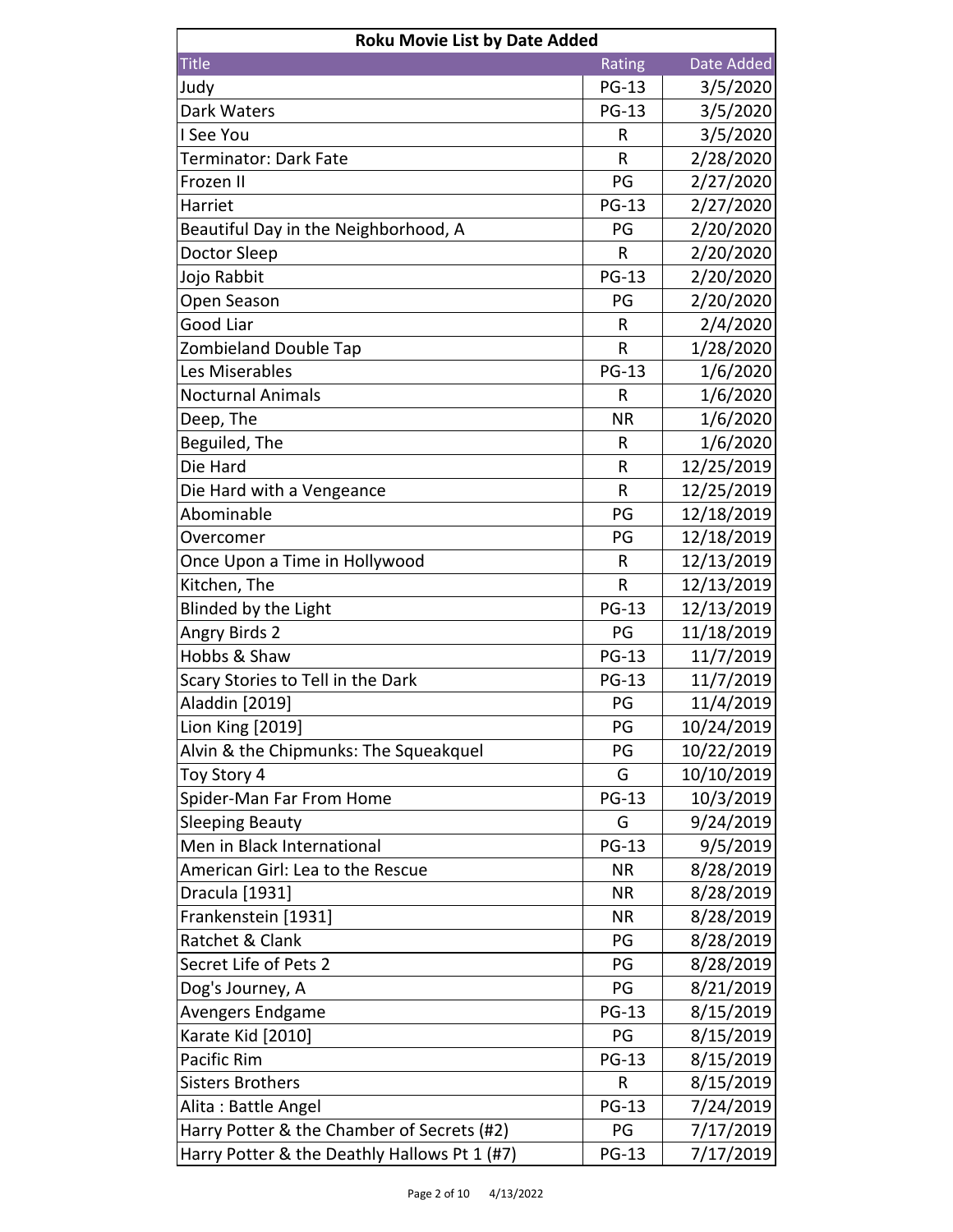| <b>Roku Movie List by Date Added</b>         |              |            |  |
|----------------------------------------------|--------------|------------|--|
| <b>Title</b>                                 | Rating       | Date Added |  |
| Harry Potter & the Deathly Hallows Pt 2 (#8) | <b>PG-13</b> | 7/17/2019  |  |
| Harry Potter & the Goblet of Fire (#4)       | <b>PG-13</b> | 7/17/2019  |  |
| Harry Potter & the Half-blood Prince (#6)    | PG           | 7/17/2019  |  |
| Harry Potter & the Order of the Phoenix (#5) | <b>PG-13</b> | 7/17/2019  |  |
| Harry Potter & the Prisoner of Azkaban (#3)  | PG           | 7/17/2019  |  |
| Harry Potter & the Sorcerer's Stone (#1)     | PG           | 7/17/2019  |  |
| Shazam!                                      | <b>PG-13</b> | 7/17/2019  |  |
| Babysitter's Club                            | PG           | 6/26/2019  |  |
| Captain Marvel                               | <b>PG-13</b> | 6/26/2019  |  |
| Dumbo (2019)                                 | PG           | 6/26/2019  |  |
| Passengers                                   | <b>PG-13</b> | 6/26/2019  |  |
| Sgt. Stubby                                  | PG           | 6/26/2019  |  |
| How to Train Your Dragon 3: The Hidden World | PG           | 5/24/2019  |  |
| Apollo 11                                    | G            | 5/18/2019  |  |
| American Sniper                              | R            | 4/25/2019  |  |
| Annihilation                                 | R            | 4/25/2019  |  |
| <b>Bad Grandpa</b>                           | R            | 4/25/2019  |  |
| Despicable Me                                | PG           | 4/25/2019  |  |
| Despicable Me 2                              | PG           | 4/25/2019  |  |
| Due Date                                     | R            | 4/25/2019  |  |
| Foxcatcher                                   | R            | 4/25/2019  |  |
| Frozen                                       | PG           | 4/25/2019  |  |
| Hangover Part II                             | R            | 4/25/2019  |  |
| I Am Legend                                  | <b>PG-13</b> | 4/25/2019  |  |
| <b>Minions</b>                               | PG           | 4/25/2019  |  |
| Mr. Peabody & Sherman                        | PG           | 4/25/2019  |  |
| Night at the Museum                          | PG           | 4/25/2019  |  |
| Penguins of Madagascar                       | PG           | 4/25/2019  |  |
| Purge, The                                   | R            | 4/25/2019  |  |
| Sicario: Day of the Soldado                  | R            | 4/25/2019  |  |
| Skyfall                                      | R            | 4/25/2019  |  |
| SpongeBob the Movie: Sponge Out of Water     | PG           | 4/25/2019  |  |
| Underworld: Awakening                        | R            | 4/25/2019  |  |
| <b>Escape Room</b>                           | <b>PG-13</b> | 4/23/2019  |  |
| Kid Who Would Be King                        | PG           | 4/16/2019  |  |
| Dog's Way Home, A                            | PG           | 4/9/2019   |  |
| Holmes & Watson                              | <b>PG-13</b> | 4/9/2019   |  |
| <b>Mary Poppins Returns</b>                  | PG           | 4/9/2019   |  |
| Spider-Man Into the Spider-Verse             | PG           | 4/5/2019   |  |
| Charade                                      | <b>NR</b>    | 3/28/2019  |  |
| Free Solo                                    | <b>PG-13</b> | 3/28/2019  |  |
| Hannah                                       | <b>PG-13</b> | 3/28/2019  |  |
| Jarhead 2: Field of Fire                     | R            | 3/28/2019  |  |
| <b>Mallrats</b>                              | R            | 3/28/2019  |  |
| Mostly Ghostly: Have You Met My Ghoulfriend  | PG           | 3/28/2019  |  |
| <b>Pillow Talk</b>                           | <b>NR</b>    | 3/28/2019  |  |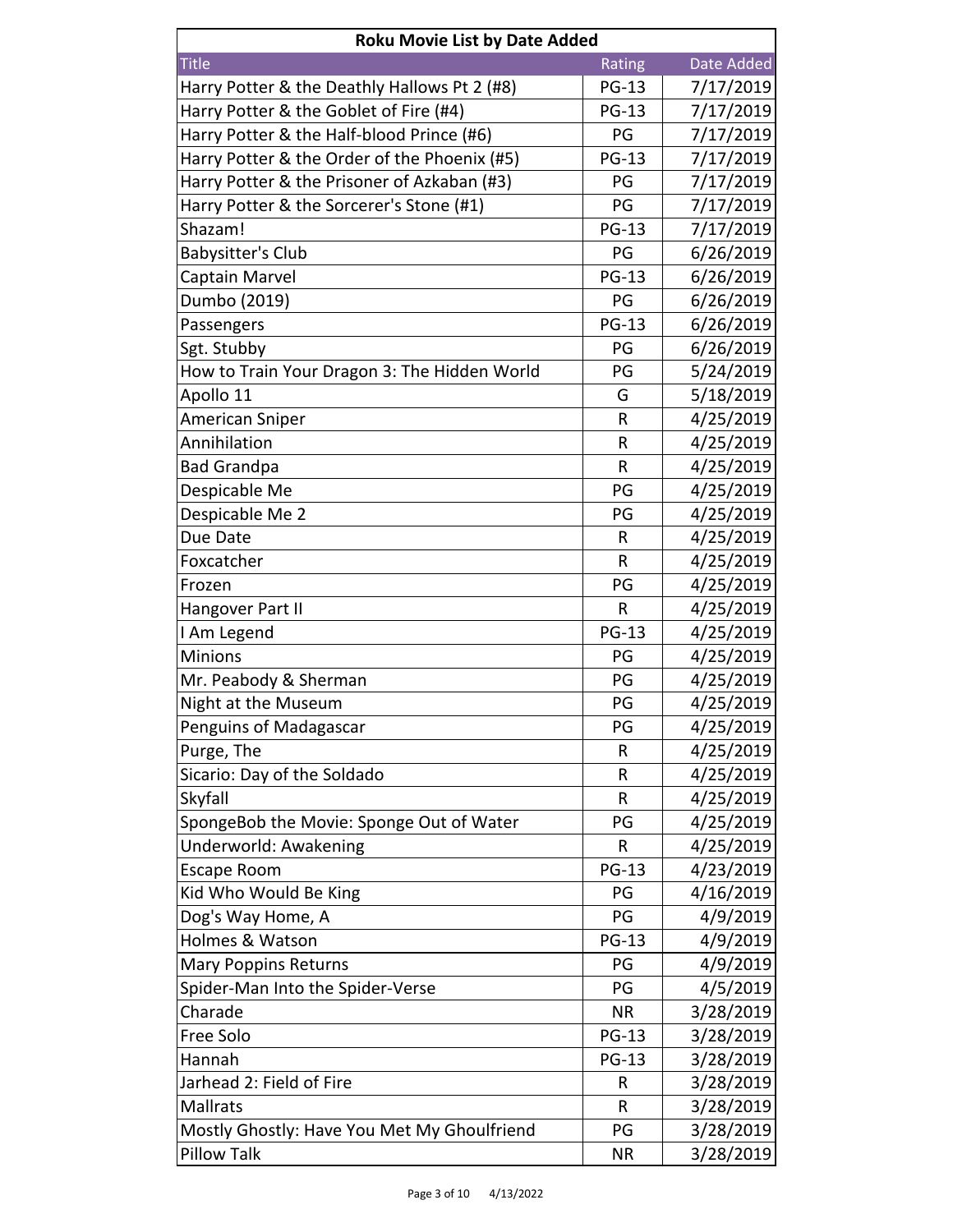| <b>Roku Movie List by Date Added</b>      |              |            |
|-------------------------------------------|--------------|------------|
| <b>Title</b>                              | Rating       | Date Added |
| Slap Shot                                 | R            | 3/28/2019  |
| Vertigo                                   | PG           | 3/28/2019  |
| Green Book                                | <b>PG-13</b> | 3/12/2019  |
| <b>Boy Erased</b>                         | R            | 3/8/2019   |
| Girl in the Spider's Web                  | R            | 3/8/2019   |
| Instant Family                            | <b>PG-13</b> | 3/6/2019   |
| A Star is Born                            | R            | 2/22/2019  |
| The Hate U Give                           | <b>PG-13</b> | 2/22/2019  |
| <b>Bohemian Rhapsody</b>                  | <b>PG-13</b> | 2/18/2019  |
| Local Hero                                | PG           | 2/18/2019  |
| First Man                                 | <b>PG-13</b> | 1/23/2019  |
| Goosebumps 2                              | PG           | 1/23/2019  |
| Venom                                     | <b>PG-13</b> | 1/23/2019  |
| Home Alone                                | PG           | 12/26/2018 |
| <b>Edward Scissorhands</b>                | <b>PG-13</b> | 12/17/2018 |
| Equalizer 2                               | R            | 12/17/2018 |
| Little Fockers                            | <b>PG-13</b> | 12/17/2018 |
| Miss Sloane                               | R            | 12/17/2018 |
| United Kingdom, A                         | <b>PG-13</b> | 12/17/2018 |
| Crazy Rich Asians                         | <b>PG-13</b> | 12/12/2018 |
| <b>Fast Five</b>                          | <b>PG-13</b> | 12/12/2018 |
| Searching                                 | <b>PG-13</b> | 12/12/2018 |
| Seeking a Friend for the End of the World | R            | 12/12/2018 |
| Alpha                                     | <b>PG-13</b> | 11/14/2018 |
| Teen Titans GO! to the Movies             | PG           | 11/14/2018 |
| The Meg                                   | <b>PG-13</b> | 11/14/2018 |
| Hotel Transylvania 3                      | PG           | 10/18/2018 |
| Jurassic World: Fallen Kingdom            | <b>PG-13</b> | 9/21/2018  |
| Adjustment Bureau                         | <b>PG-13</b> | 9/20/2018  |
| Ocean's 8                                 | <b>PG-13</b> | 9/11/2018  |
| Tag                                       | R            | 8/28/2018  |
| <b>About Time</b>                         | R            | 8/20/2018  |
| Coco                                      | PG           | 8/20/2018  |
| Cry Baby                                  | <b>PG-13</b> | 8/20/2018  |
| Life of the Party                         | <b>PG-13</b> | 8/20/2018  |
| <b>Pacific Rim Uprising</b>               | <b>PG-13</b> | 8/20/2018  |
| Paul, Apostle of Christ                   | <b>PG-13</b> | 8/20/2018  |
| Rampage                                   | <b>PG-13</b> | 8/20/2018  |
| <b>Show Dogs</b>                          | PG           | 8/20/2018  |
| Truth or Dare                             | <b>NR</b>    | 8/20/2018  |
| <b>Bourne Supremecy</b>                   | <b>PG-13</b> | 8/2/2018   |
| Ready Player One                          | <b>PG-13</b> | 8/2/2018   |
| <b>Black Panther</b>                      | <b>PG-13</b> | 6/20/2018  |
| Jurassic Park                             | <b>PG-13</b> | 6/4/2018   |
| Jurassic World                            | <b>PG-13</b> | 6/4/2018   |
| Paul                                      | <b>NR</b>    | 5/15/2018  |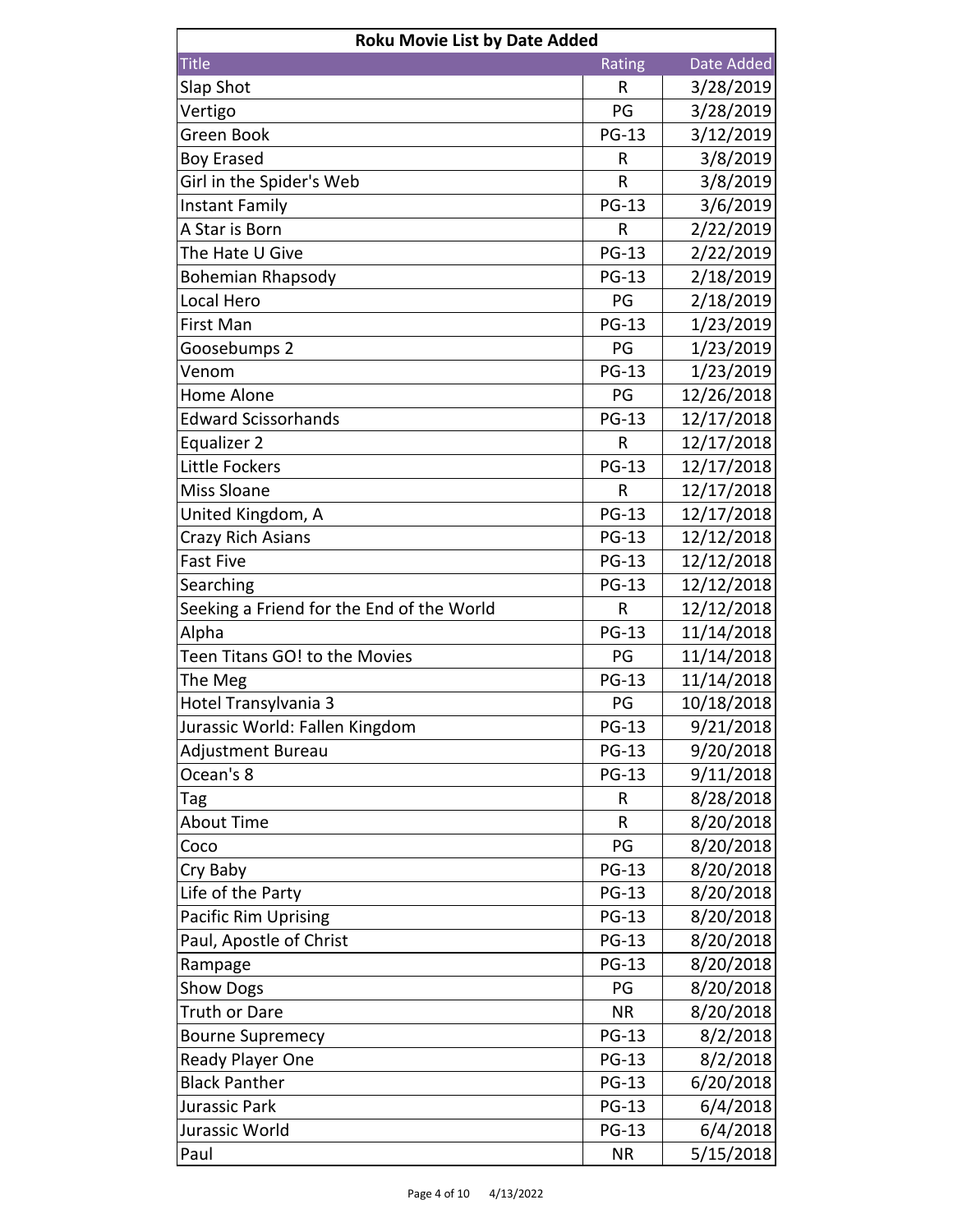| <b>Roku Movie List by Date Added</b>                |              |            |  |
|-----------------------------------------------------|--------------|------------|--|
| <b>Title</b>                                        | Rating       | Date Added |  |
| <b>Peter Rabbit</b>                                 | PG           | 5/2/2018   |  |
| All the President's Men                             | PG           | 4/23/2018  |  |
| Greatest Showman, The                               | PG           | 4/23/2018  |  |
| Mark Felt: the Man Who Brought Down the White House | <b>PG-13</b> | 4/23/2018  |  |
| Post, The                                           | <b>PG-13</b> | 4/23/2018  |  |
| Tad the Lost Explorer & the Secret of King Midas    | PG           | 4/23/2018  |  |
| All the Money in the World                          | R            | 4/11/2018  |  |
| Chronically Metropolitan                            | <b>NR</b>    | 4/11/2018  |  |
| Insidious: The Last Key                             | <b>PG-13</b> | 4/11/2018  |  |
| <b>White Noise</b>                                  | <b>PG-13</b> | 4/11/2018  |  |
| Jesus Christ Superstar                              | G            | 4/2/2018   |  |
| Jumanji Welcome to the Jungle                       | <b>PG-13</b> | 3/21/2018  |  |
| <b>Big Miracle</b>                                  | PG           | 3/19/2018  |  |
| Orange is the New Black Season 3                    | <b>TV-MA</b> | 3/19/2018  |  |
| Roman J. Israel, Esq.                               | <b>PG-13</b> | 3/19/2018  |  |
| Three Billboards Outside Ebbing, Missouri           | R            | 3/19/2018  |  |
| 5 Flights Up                                        | <b>PG-13</b> | 3/12/2018  |  |
| Geostorm                                            | <b>PG-13</b> | 3/12/2018  |  |
| Murder on the Orient Express (2018)                 | <b>PG-13</b> | 2/27/2018  |  |
| Star, The                                           | PG           | 2/27/2018  |  |
| <b>Battle of the Sexes</b>                          | <b>PG-13</b> | 2/15/2018  |  |
| Big Hero 6                                          | PG           | 2/15/2018  |  |
| <b>Blade Runner 2049</b>                            | $\mathsf R$  | 2/15/2018  |  |
| Ghostbusters (2016) Extended Edition                | <b>PG-13</b> | 2/15/2018  |  |
| Jason Bourne                                        | <b>PG-13</b> | 2/15/2018  |  |
| Lego Movie                                          | PG           | 2/15/2018  |  |
| Miracles from Heaven                                | PG           | 2/15/2018  |  |
| Only the Brave                                      | <b>PG-13</b> | 2/8/2018   |  |
| Goodbye Christopher Robin                           | PG           | 1/25/2018  |  |
| King's Speech                                       | R            | 1/25/2018  |  |
| L.A. Confidential                                   | R            | 1/25/2018  |  |
| It                                                  | R            | 1/9/2018   |  |
| Doom                                                | R            | 1/3/2018   |  |
| <b>Mountain Between Us</b>                          | <b>PG-13</b> | 12/28/2017 |  |
| <b>Dunkirk</b>                                      | <b>PG-13</b> | 12/20/2017 |  |
| Kingsman: The Golden Circle                         | R            | 12/13/2017 |  |
| Midway                                              | PG           | 11/28/2017 |  |
| Cars 3                                              | G            | 11/10/2017 |  |
| Big Littles Lies Season 1                           | <b>TV-MA</b> | 11/6/2017  |  |
| Eliminators                                         | R            | 11/6/2017  |  |
| Far and Away                                        | <b>PG-13</b> | 11/6/2017  |  |
| Her                                                 | R            | 11/6/2017  |  |
| War for the Planet of the Apes                      | <b>PG-13</b> | 11/6/2017  |  |
| Snitch                                              | <b>PG-13</b> | 11/2/2017  |  |
| Exorcist                                            | R            | 10/11/2017 |  |
| House, The                                          | R            | 10/11/2017 |  |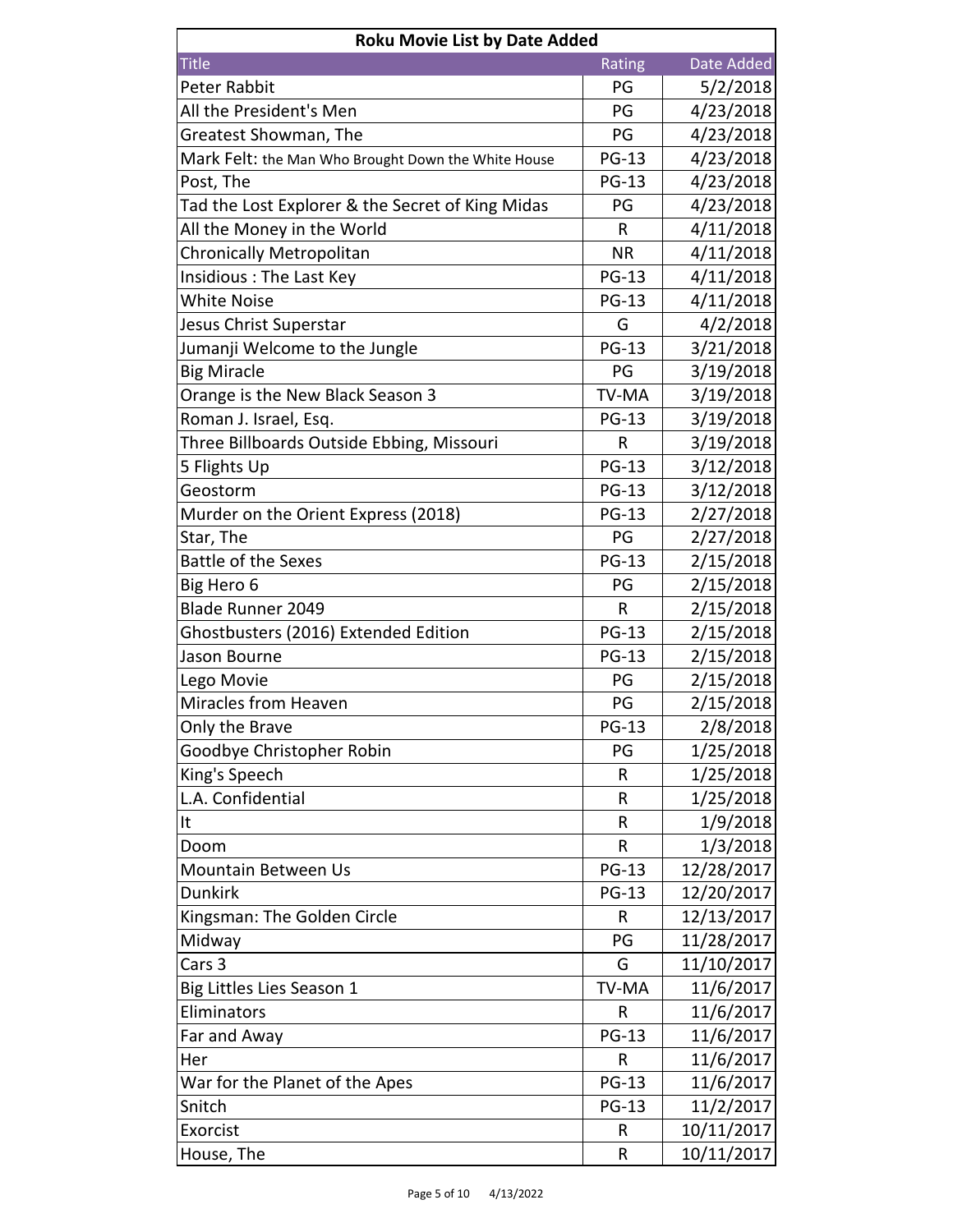| <b>Roku Movie List by Date Added</b>           |              |            |
|------------------------------------------------|--------------|------------|
| <b>Title</b>                                   | Rating       | Date Added |
| My Cousin Rachel                               | <b>PG-13</b> | 10/11/2017 |
| Transformers: The Last Knight                  | <b>PG-13</b> | 9/28/2017  |
| Alien Covenant                                 | R            | 9/26/2017  |
| Gifted                                         | <b>PG-13</b> | 9/26/2017  |
| Megan Leavey                                   | <b>PG-13</b> | 9/26/2017  |
| Wilson                                         | R            | 9/26/2017  |
| Captain Underpants: The 1st Epic Movie         | PG           | 9/21/2017  |
| Wonder Woman                                   | <b>PG-13</b> | 9/21/2017  |
| Secret Life of Pets                            | PG           | 8/21/2017  |
| Everything, Everything                         | <b>PG-13</b> | 8/15/2017  |
| Diary of a Wimpy Kid: The Long Haul            | PG           | 8/8/2017   |
| King Arthur: Legend of the Sword               | <b>PG-13</b> | 8/8/2017   |
| Snatched                                       | R            | 8/8/2017   |
| Diary of a Wimpy Kid                           | PG           | 8/7/2017   |
| Going in Style                                 | <b>PG-13</b> | 8/7/2017   |
| Get Out                                        | R            | 8/1/2017   |
| Boss Baby                                      | PG           | 7/26/2017  |
| Copycat                                        | R            | 7/26/2017  |
| Dragon Nest: Warriors' Dawn                    | <b>NR</b>    | 7/26/2017  |
| Suffragette                                    | <b>PG-13</b> | 7/26/2017  |
| You, Me and Dupree                             | <b>PG-13</b> | 7/26/2017  |
| Kong: Skull Island                             | <b>PG-13</b> | 7/18/2017  |
| Fate of the Furious: Extended Director's Cut   | <b>NR</b>    | 7/11/2017  |
| Fate of the Furious: Original Theatrical Movie | <b>PG-13</b> | 7/11/2017  |
| Jaws                                           | PG           | 7/10/2017  |
| Power Rangers (2017)                           | <b>PG-13</b> | 7/10/2017  |
| Table 19                                       | <b>PG-13</b> | 7/10/2017  |
| Barbie in the Pink Shoes                       | <b>FAM</b>   | 7/6/2017   |
| <b>Cure for Wellness</b>                       | R            | 6/26/2017  |
| Lego Batman Movie                              | PG           | 6/13/2017  |
| Beauty and the Beast                           | PG           | 6/7/2017   |
| <b>Beethoven's Treasure Tail</b>               | PG           | 6/5/2017   |
| <b>Before I Fall</b>                           | <b>PG-13</b> | 5/30/2017  |
| <b>Fist Fight</b>                              | R            | 5/30/2017  |
| <b>Darkness</b>                                | <b>PG-13</b> | 5/23/2017  |
| <b>Fifty Shades Darker</b>                     | R            | 5/23/2017  |
| Logan                                          | R            | 5/23/2017  |
| <b>Rock Dog</b>                                | PG           | 5/23/2017  |
| Silence                                        | R            | 5/23/2017  |
| Somewhere in Time                              | PG           | 5/23/2017  |
| Ice Age: The Great Egg-scapade                 | <b>NR</b>    | 5/4/2017   |
| Intolerable Cruelty                            | <b>PG-13</b> | 5/4/2017   |
| Walking With the Enemy                         | <b>PG-13</b> | 5/4/2017   |
| Crazy Stupid Love                              | <b>PG-13</b> | 4/19/2017  |
| <b>Hidden Figures</b>                          | PG           | 4/11/2017  |
| Why Him?                                       | R            | 3/29/2017  |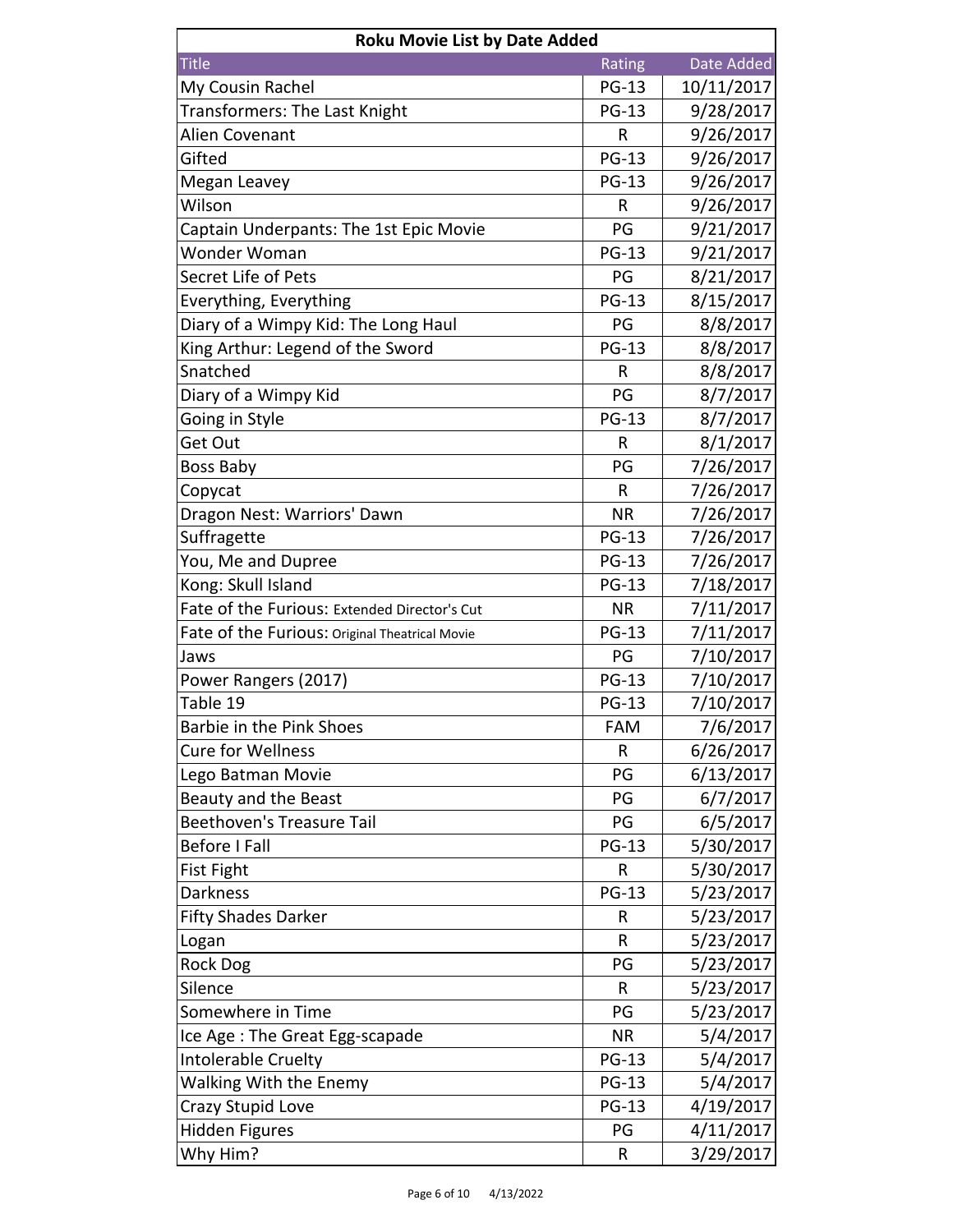| <b>Roku Movie List by Date Added</b>        |              |            |  |
|---------------------------------------------|--------------|------------|--|
| <b>Title</b>                                | Rating       | Date Added |  |
| <b>Notting Hill</b>                         | <b>PG-13</b> | 3/22/2017  |  |
| All the Way                                 | $TV-14$      | 3/21/2017  |  |
| Dark Knight Rises                           | <b>PG-13</b> | 3/21/2017  |  |
| <b>Assassin's Creed</b>                     | <b>PG-13</b> | 3/20/2017  |  |
| Going for Gold: the '48 Games               | TV-PG        | 3/17/2017  |  |
| Jackie                                      | R            | 3/14/2017  |  |
| Morgan                                      | R            | 3/14/2017  |  |
| <b>Trolls</b>                               | PG           | 2/8/2017   |  |
| Mechanic: Resurrection                      | $\mathsf R$  | 2/1/2017   |  |
| <b>Nerve</b>                                | <b>PG-13</b> | 2/1/2017   |  |
| Ghostbusters (2016)                         | <b>PG-13</b> | 1/24/2017  |  |
| Hell or High Water                          | R            | 1/24/2017  |  |
| Light Between Oceans                        | <b>PG-13</b> | 1/24/2017  |  |
| <b>Birth of a Nation</b>                    | R            | 1/23/2017  |  |
| Surf's Up 2 : Wave Mania                    | PG           | 1/23/2017  |  |
| Boy in the Striped Pajamas                  | <b>PG-13</b> | 1/20/2017  |  |
| Death Race 3 : Inferno                      | R            | 1/20/2017  |  |
| Genius                                      | <b>PG-13</b> | 1/20/2017  |  |
| Gotham Season 1                             | $TV-14$      | 1/20/2017  |  |
| Hangover Part III                           | R            | 1/20/2017  |  |
| Hannibal Season 3                           | $TV-14$      | 1/20/2017  |  |
| Fear                                        | $\mathsf{R}$ | 1/18/2017  |  |
| Keeping Up with the Joneses                 | <b>PG-13</b> | 1/18/2017  |  |
| Scorpion Season 1                           | TV-PG        | 12/28/2016 |  |
| Snowden                                     | R            | 12/28/2016 |  |
| Miss Peregrine's Home for Peculiar Children | <b>PG-13</b> | 12/15/2016 |  |
| <b>Reality Bites</b>                        | <b>PG-13</b> | 12/6/2016  |  |
| Sgt. Bilko                                  | PG           | 12/6/2016  |  |
| Pete's Dragon                               | PG           | 11/29/2016 |  |
| <b>Finding Dory</b>                         | PG           | 11/28/2016 |  |
| <b>Fathers and Daughters</b>                | R            | 11/11/2016 |  |
| Mike and Dave Need Wedding Dates            | R            | 11/11/2016 |  |
| <b>Nine Lives</b>                           | PG           | 11/11/2016 |  |
| <b>Scorpion King 3</b>                      | <b>PG-13</b> | 11/11/2016 |  |
| Independence Day Resurgence                 | <b>PG-13</b> | 10/19/2016 |  |
| Ice Age                                     | PG           | 10/11/2016 |  |
| Ice Age 5 : Collision Course                | PG           | 10/11/2016 |  |
| X-Men Apocalypse                            | <b>PG-13</b> | 10/4/2016  |  |
| <b>Racing Hearts</b>                        | Unrated      | 9/27/2016  |  |
| I Am Wrath                                  | R            | 9/6/2016   |  |
| Now You See Me 2                            | <b>PG-13</b> | 9/6/2016   |  |
| Trust, The                                  | R            | 9/6/2016   |  |
| Jungle Book                                 | PG           | 8/30/2016  |  |
| Airport                                     | G            | 8/23/2016  |  |
| Boss, The                                   | R            | 8/23/2016  |  |
| Demolition                                  | R            | 8/23/2016  |  |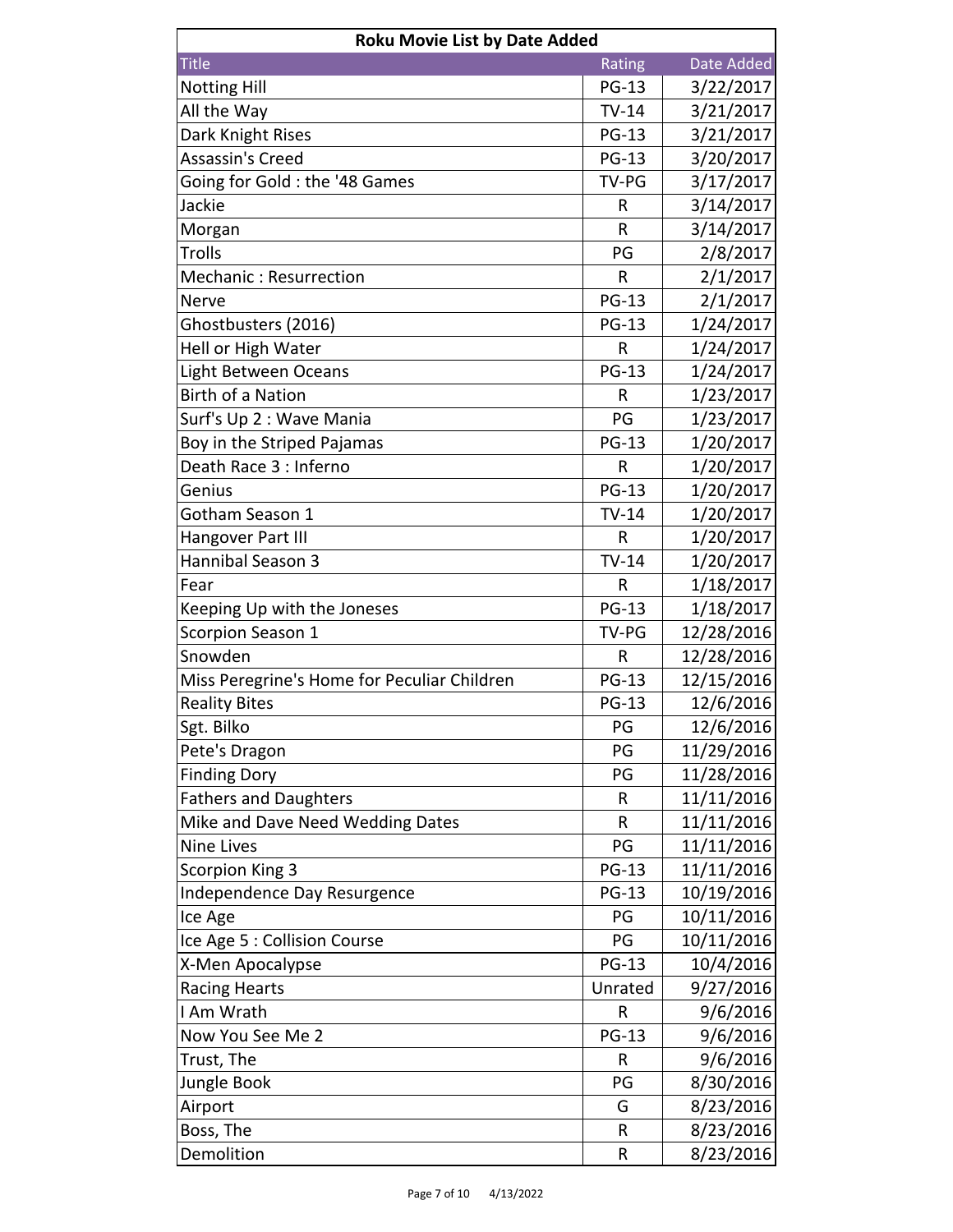| <b>Roku Movie List by Date Added</b>    |              |            |  |
|-----------------------------------------|--------------|------------|--|
| <b>Title</b>                            | Rating       | Date Added |  |
| Get a Job                               | R            | 8/23/2016  |  |
| Guest, The                              | R            | 8/23/2016  |  |
| Precious Cargo                          | R            | 8/23/2016  |  |
| God's Not Dead 2                        | PG           | 8/16/2016  |  |
| Hologram for the King                   | R            | 8/8/2016   |  |
| Criminal                                | R            | 7/25/2016  |  |
| Risen                                   | <b>PG-13</b> | 7/20/2016  |  |
| Witch, The                              | $\mathsf{R}$ | 7/20/2016  |  |
| Divergent Series : Allegiant            | <b>PG-13</b> | 7/11/2016  |  |
| Kung Fu Panda 3                         | PG           | 6/28/2016  |  |
| Werewolf: The Beast Among Us            | R            | 6/22/2016  |  |
| Deadpool                                | R            | 6/14/2016  |  |
| <b>Eddie the Eagle</b>                  | <b>PG-13</b> | 6/14/2016  |  |
| Extraction                              | R            | 6/14/2016  |  |
| Gods of Egypt                           | <b>PG-13</b> | 6/14/2016  |  |
| Miss You Already                        | <b>PG-13</b> | 6/14/2016  |  |
| Pride + Prejudice + Zombies             | <b>PG-13</b> | 6/14/2016  |  |
| To Kill a Mockingbird                   | <b>NR</b>    | 6/14/2016  |  |
| Zootopia                                | PG           | 6/7/2016   |  |
| Revenant, The                           | $\mathsf R$  | 5/31/2016  |  |
| Joyful Noise                            | <b>PG-13</b> | 5/19/2016  |  |
| Dirty Grandpa                           | $\mathsf{R}$ | 5/17/2016  |  |
| 5th Wave                                | <b>PG-13</b> | 5/4/2016   |  |
| <b>Beyond Beyond</b>                    | PG           | 5/4/2016   |  |
| Choice, The                             | <b>PG-13</b> | 5/4/2016   |  |
| Open Season: Scared Silly               | PG           | 5/4/2016   |  |
| Room                                    | R            | 5/4/2016   |  |
| Norm of the North                       | PG           | 4/20/2016  |  |
| Dear Dumb Diary                         | PG           | 4/13/2016  |  |
| <b>Night Before</b>                     | R            | 4/11/2016  |  |
| <b>Star Wars VII: The Force Awakens</b> | <b>PG-13</b> | 4/11/2016  |  |
| Walk, The                               | PG           | 4/11/2016  |  |
| Concussion                              | <b>PG-13</b> | 3/31/2016  |  |
| Hunger Games: Mockingjay Part 2         | <b>PG-13</b> | 3/23/2016  |  |
| Alvin & the Chipmunks: The Road Chip    | PG           | 3/17/2016  |  |
| <b>Peanuts Movie</b>                    | G            | 3/9/2016   |  |
| Sicario                                 | R            | 3/9/2016   |  |
| War Room                                | PG           | 3/9/2016   |  |
| <b>Pups United</b>                      | PG           | 3/2/2016   |  |
| <b>Good Dinosaur</b>                    | PG           | 2/24/2016  |  |
| Last Witch Hunter, The                  | <b>PG-13</b> | 2/10/2016  |  |
| Love the Coopers                        | <b>PG-13</b> | 2/10/2016  |  |
| Snow White and the Seven Dwarfs         | G            | 2/10/2016  |  |
| Heist                                   | R            | 2/8/2016   |  |
| Goosebumps                              | PG           | 1/27/2016  |  |
| Alpha and Omega: Family Vacation        | <b>NR</b>    | 1/18/2016  |  |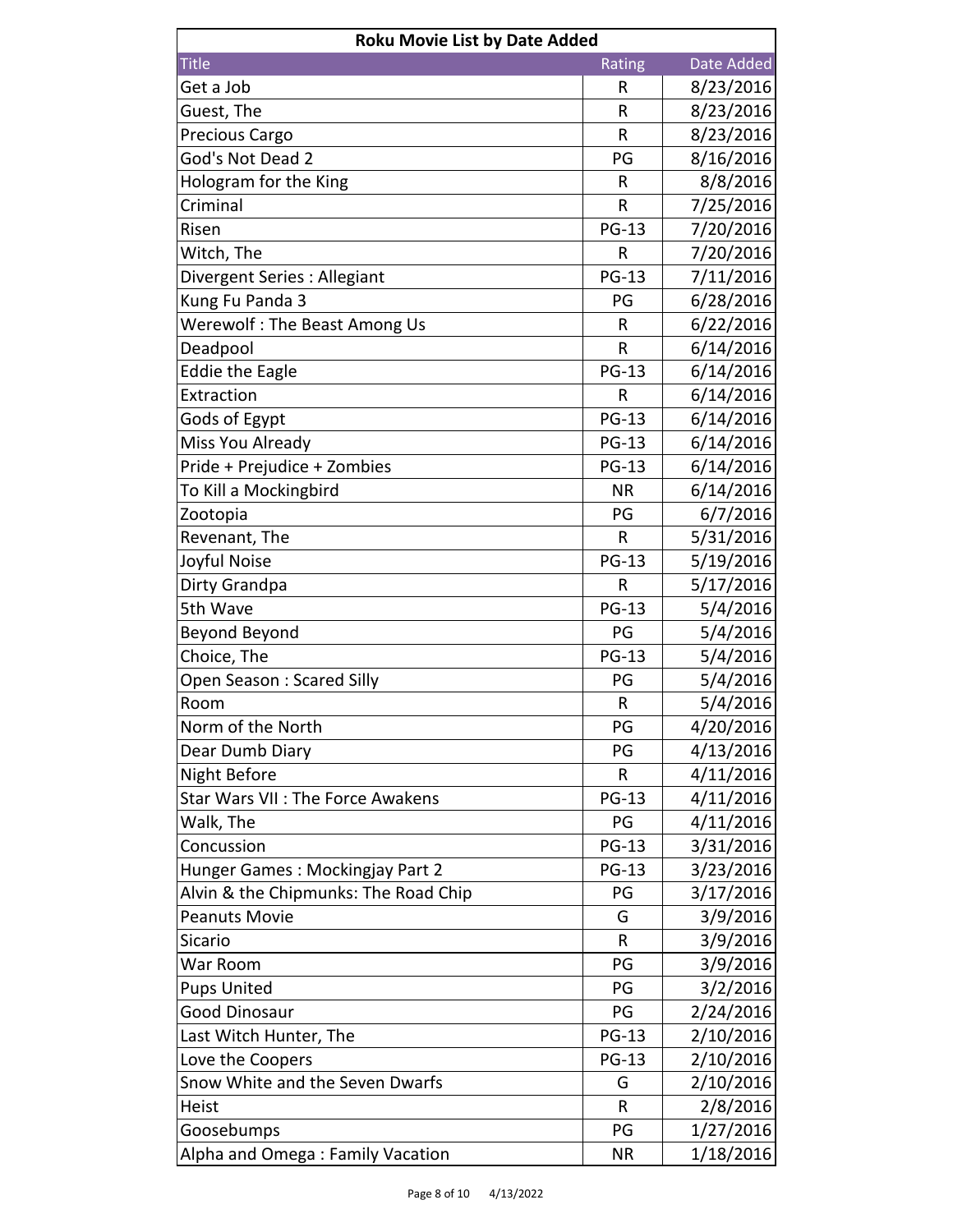| <b>Roku Movie List by Date Added</b>        |              |            |
|---------------------------------------------|--------------|------------|
| <b>Title</b>                                | Rating       | Date Added |
| Giant King, The                             | PG           | 1/18/2016  |
| Harry Potter and the Deathly Hallows Part 2 | <b>PG-13</b> | 1/18/2016  |
| Hotel Transylvania 2                        | PG           | 1/18/2016  |
| Infinitely Polar Bear                       | R            | 1/18/2016  |
| 22 Jump Street                              | $\mathsf{R}$ | 12/9/2015  |
| Age of Adaline                              | <b>PG-13</b> | 12/9/2015  |
| All is Lost                                 | <b>PG-13</b> | 12/9/2015  |
| Aloha                                       | <b>PG-13</b> | 12/9/2015  |
| <b>Amazing Spider-Man 2</b>                 | <b>PG-13</b> | 12/9/2015  |
| American Hustle                             | R            | 12/9/2015  |
| American Ultra                              | R            | 12/9/2015  |
| <b>Babe</b>                                 | G            | 12/9/2015  |
| <b>Belle</b>                                | PG           | 12/9/2015  |
| <b>Blue Jasmine</b>                         | <b>PG-13</b> | 12/9/2015  |
| Bridget Jones: The Edge of Reason           | R            | 12/9/2015  |
| <b>Captain Phillips</b>                     | <b>PG-13</b> | 12/9/2015  |
| <b>Dark Places</b>                          | R            | 12/9/2015  |
| Divergent                                   | <b>PG-13</b> | 12/9/2015  |
| Divergent Series : Insurgent                | <b>PG-13</b> | 12/9/2015  |
| Draft Day                                   | <b>PG-13</b> | 12/9/2015  |
| Drop, The                                   | R            | 12/9/2015  |
| Duff, The                                   | <b>PG-13</b> | 12/9/2015  |
| Edge of Tomorrow                            | <b>PG-13</b> | 12/9/2015  |
| <b>Ender's Game</b>                         | <b>PG-13</b> | 12/9/2015  |
| <b>Expendables 3</b>                        | <b>PG-13</b> | 12/9/2015  |
| Far From the Madding Crowd                  | <b>PG-13</b> | 12/9/2015  |
| Fury                                        | R            | 12/9/2015  |
| <b>Get Hard</b>                             | R            | 12/9/2015  |
| Great Gatsby, The                           | <b>PG-13</b> | 12/9/2015  |
| Hobbit: An Unexpected Journey               | <b>PG-13</b> | 12/9/2015  |
| Hobbit: The Battle of the Five Armies       | <b>PG-13</b> | 12/9/2015  |
| Hobbit: The Desolation of Smaug             | <b>PG-13</b> | 12/9/2015  |
| Homesman, The                               | R            | 12/9/2015  |
| <b>Hunger Games</b>                         | <b>PG-13</b> | 12/9/2015  |
| <b>Hunger Games: Catching Fire</b>          | <b>PG-13</b> | 12/9/2015  |
| Hunger Games: Mockingjay Part 1             | <b>PG-13</b> | 12/9/2015  |
| I, Frankenstein                             | <b>PG-13</b> | 12/9/2015  |
| Insidious: Chapter 3                        | <b>PG-13</b> | 12/9/2015  |
| <b>Instructions Not Included</b>            | <b>PG-13</b> | 12/9/2015  |
| JLA Adventures : Trapped in Time            | <b>NR</b>    | 12/9/2015  |
| John Wick                                   | R            | 12/9/2015  |
| Judge, The                                  | ${\sf R}$    | 12/9/2015  |
| Last Vegas                                  | <b>PG-13</b> | 12/9/2015  |
| Longest Ride                                | <b>PG-13</b> | 12/9/2015  |
| Love & Mercy                                | <b>PG-13</b> | 12/9/2015  |
| Maggie                                      | <b>PG-13</b> | 12/9/2015  |